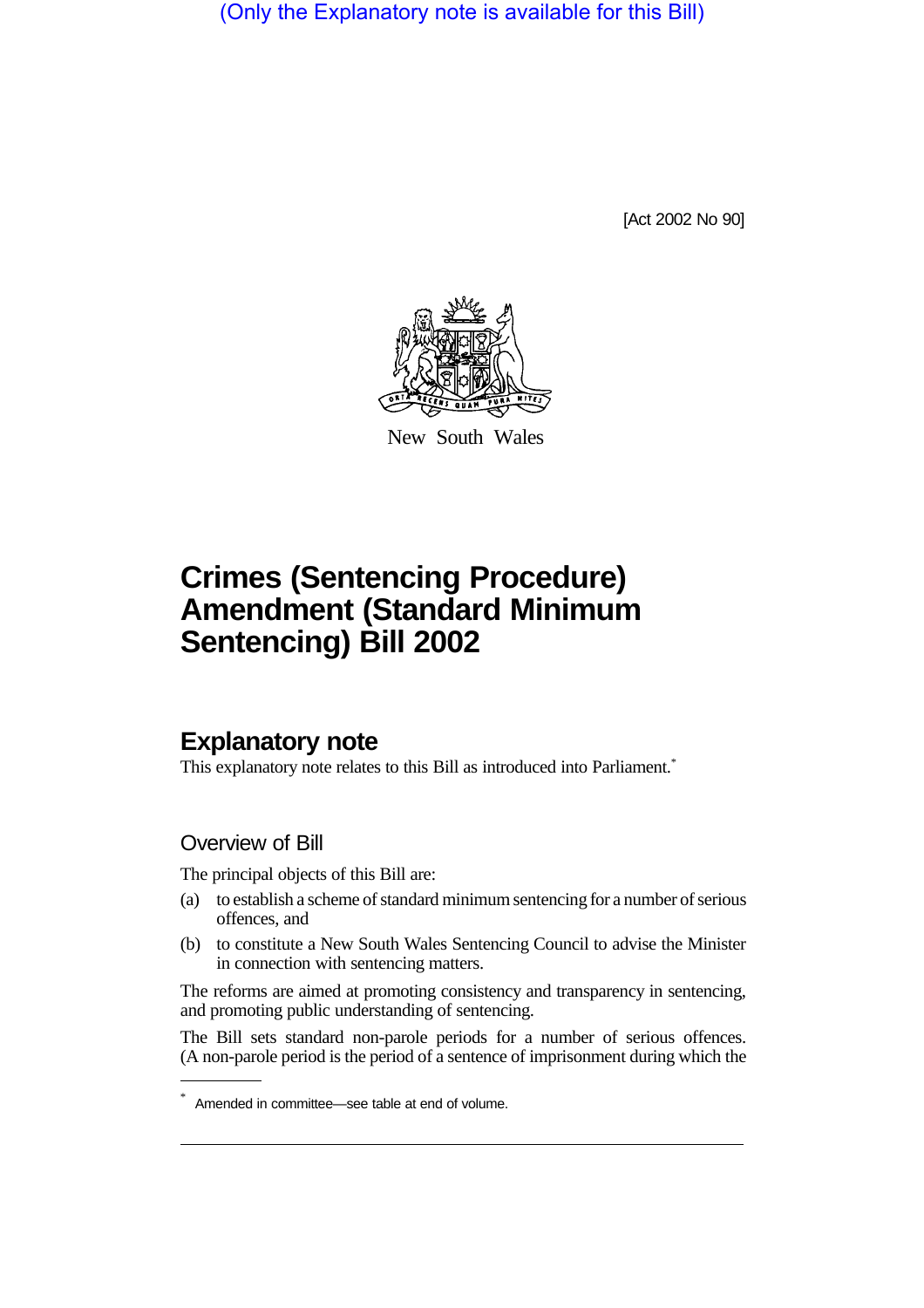Explanatory note

offender must be detained and cannot be released on parole.) Under the Bill, the sentencing court is to set the standard non-parole period as the non-parole period for an offence included in the proposed scheme unless the court determines that there are reasons for setting a non-parole period that is longer or shorter than the standard non-parole period.

A court that sets a non-parole period that is longer or shorter than the standard nonparole period for an offence must make a record of its reasons for doing so, and must identify in the record of its reasons each factor to which it had regard.

The Bill also specifies the purposes of sentencing, and indicates specific aggravating and mitigating factors that a court is required to take into account when determining the appropriate sentence for offences generally.

The Bill also reforms the law dealing with sexual assaults on children by:

- (a) increasing the maximum penalty for sexual intercourse with a child under 10, or attempted sexual intercourse with a child under 10, from 20 to 25 years, and
- (b) removing two redundant offences dealing with homosexual intercourse with a child under 10.

## Outline of provisions

**Clause 1** sets out the name (also called the short title) of the proposed Act.

**Clause 2** provides for the commencement of the proposed Act on a day or days to be appointed by proclamation.

**Clause 3** is a formal provision giving effect to the amendments to the *Crimes (Sentencing Procedure) Act 1999* (*the Principal Act*) and to other Acts set out in Schedules 1–3.

#### **Purposes of sentencing**

**Schedule 1 [1]** inserts a new section 3A which sets out the purposes for which a court may impose a sentence on an offender. These purposes are as follows:

- (a) to ensure that the offender is adequately punished for the offence,
- (b) to prevent crime by deterring the offender and other persons from committing similar offences.
- (c) to protect the community from the offender,
- (d) to promote the rehabilitation of the offender,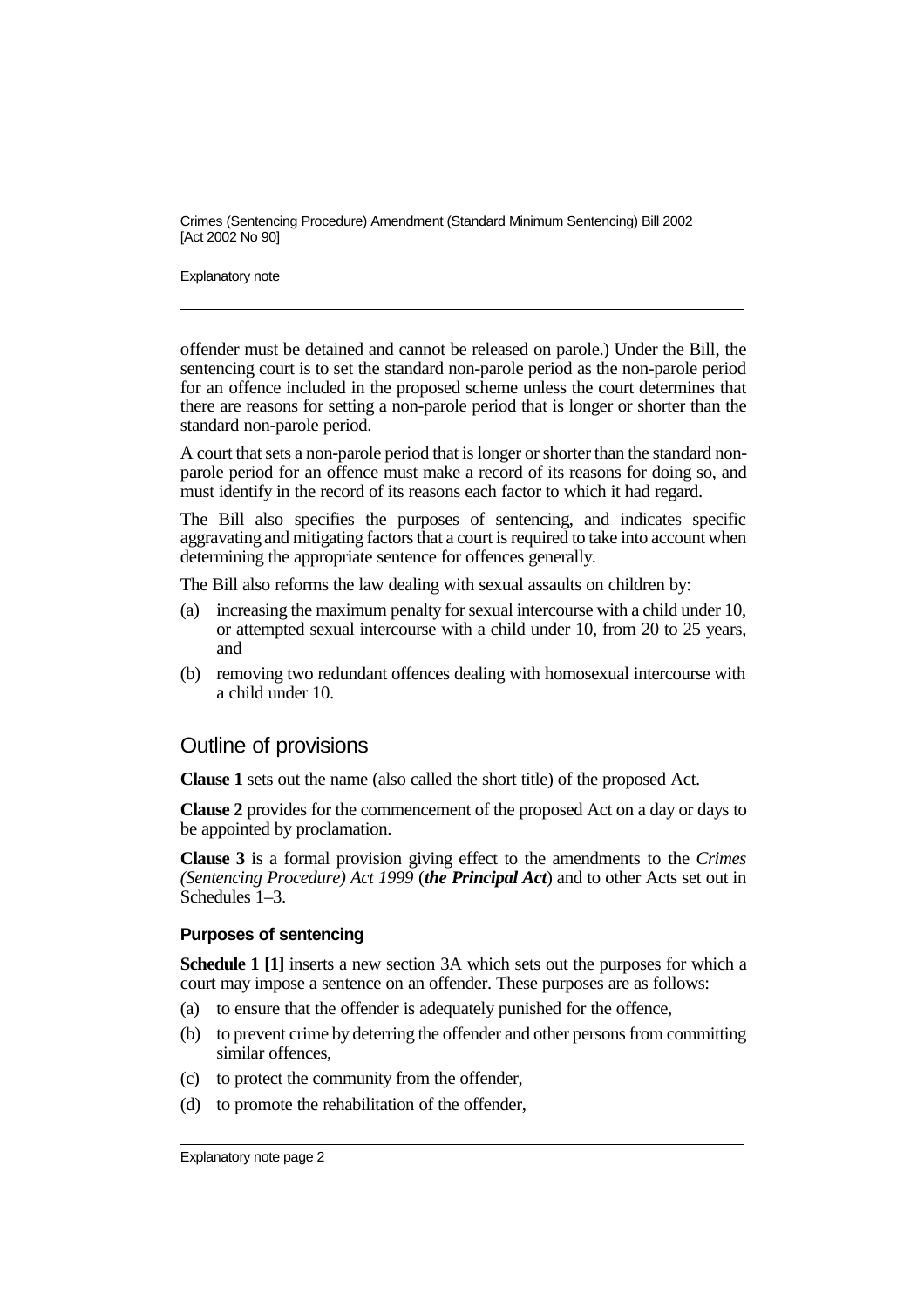Explanatory note

- (e) to make the offender accountable for his or her actions,
- (f) to denounce the conduct of the offender,
- (g) to recognise the harm done to the victim of the crime and the community.

#### **Aggravating, mitigating and other factors in sentencing**

**Schedule 1 [2]** replaces existing section 21A with a new section that sets out specific aggravating and mitigating circumstances that are to be taken into account by sentencing courts in determining the appropriate sentence for an offence, if those circumstances are relevant and known to the court. The court is also required to take into account any other objective or subjective factor that affects the relative seriousness of the offence.

The requirement for a court to take into account these aggravating and mitigating factors and other matters applies in sentencing for any offence, not just to the offences that are subject to a standard non-parole period under proposed Division 1A of Part 4 of the Principal Act.

Proposed section 21A (1) makes it clear that the sentencing court may take into account any other matter that it is required or permitted to take into account under any Act or rule of law.

Proposed section 21A (4) provides that a sentencing court is not to have regard to any aggravating or mitigating factor specified in the section if it would be contrary to any Act or rule of law to do so. This provision makes it clear that a rule of law such as the rule expressed in *The Queen v De Simoni* (1981) 147 CLR 383 is not affected. (The High Court in *De Simoni* held that a sentencing court may not take into account circumstances of aggravation that would have warranted a conviction for a more serious offence for which the offender was not charged.)

Proposed section 21A (5) makes it clear that the fact that a specified aggravating or mitigating factor is relevant and known to the court does not require the court to increase or reduce the sentence for the offence.

#### **Setting non-parole period and balance of term of sentence**

**Schedule 1 [3]** replaces existing section 44 with a new section that requires the sentencing court to set a non-parole period for the sentence (the period during which the offender may not be released on parole) before setting the balance of the term of the sentence (that is, the period during which the offender may be released on parole). The balance of the term of the sentence must not exceed one-third of the non-parole period for the sentence, unless the court decides that there are special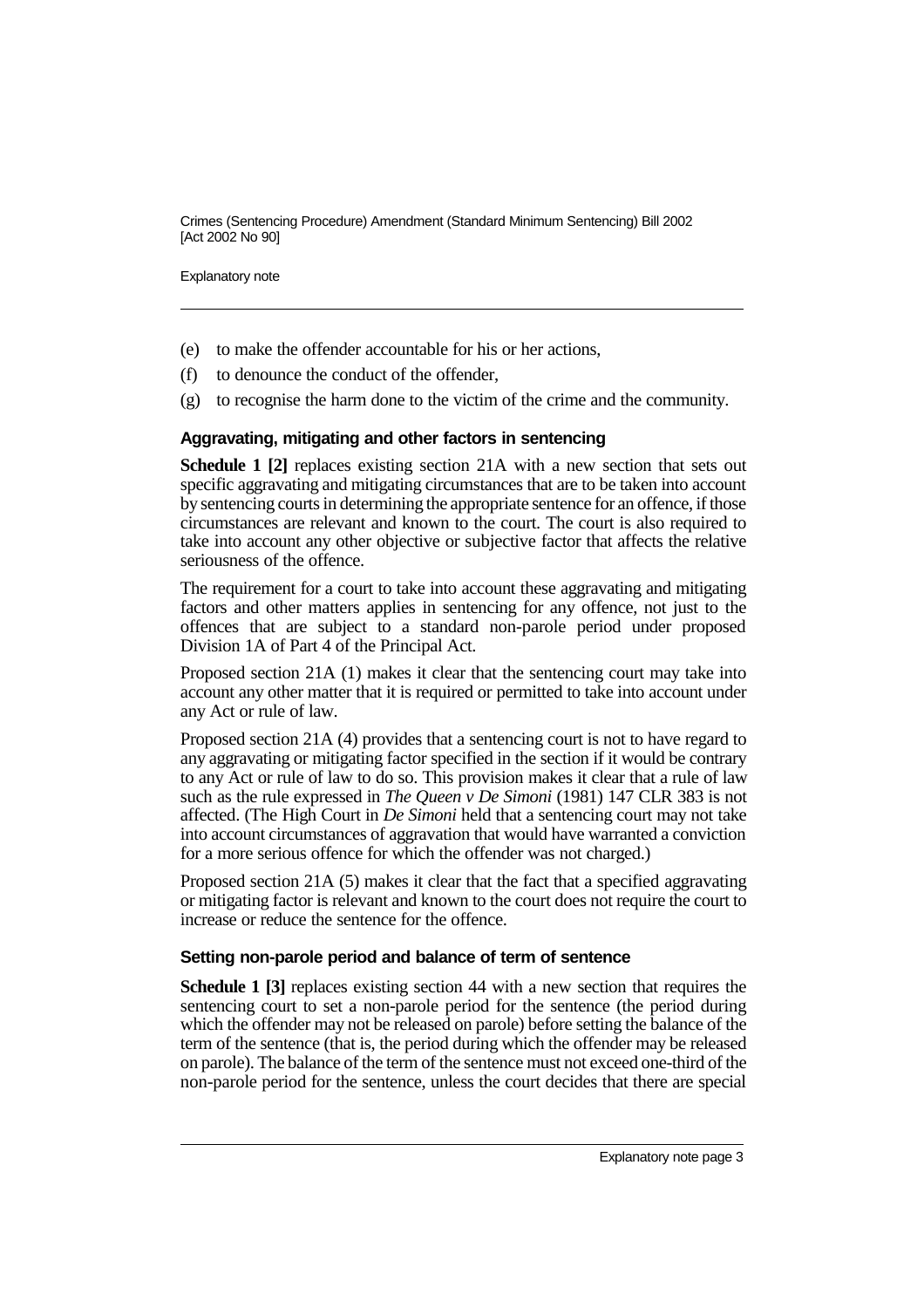Explanatory note

circumstances for it being more. At present section 44 requires the court to set the total sentence and then fix the non-parole period.

The replacement of the existing section is a necessary consequence of the introduction of the scheme of standard non-parole periods. The effect of proposed section 44 is to maintain (by a different method of calculation) the existing presumptive ratio between the non-parole period of a sentence and the period during which the offender may be released on parole.

**Schedule 3.2 [1]** makes a consequential amendment.

#### **Standard non-parole periods**

**Schedule 1 [4]** inserts a new Division 1A (sections 54A–54D) into Part 4 of the Principal Act. The proposed Division provides for standard non-parole periods for a number of serious offences listed in the Table to the proposed Division.

Proposed section 54A provides that the standard non-parole period for an offence is the non-parole period set out opposite the offence in the Table to the proposed Division. The offences specified in that Table include murder, wounding with intent to do bodily harm or resist arrest, certain assault offences involving injury to police officers, certain sexual assault offences, sexual intercourse with a child under 10, certain robbery and break and enter offences, car-jacking, certain offences involving commercial quantities of prohibited drugs and unauthorised possession or use of a firearm.

The standard non-parole period for an offence represents the non-parole period for an offence in the middle of the range of objective seriousness for such an offence. The standard non-parole period provides a reference point or benchmark for offences that are above or below the middle of the range of objective seriousness for such an offence.

Proposed section 54B provides that a court sentencing an offender to imprisonment for an offence set out in the Table to the proposed Division is to set the standard non-parole period as the non-parole period for the offence unless the court determines that there are reasons for setting a non-parole period that is longer or shorter than the standard non-parole period. The reasons for which the court may increase or reduce the non-parole period are only matters referred to in proposed section 21A.

The court must make a record of its reasons for setting a non-parole period that is longer or shorter than the standard non-parole period, and must identify in the record of its reasons each factor to which it had regard (proposed section 54B (4)).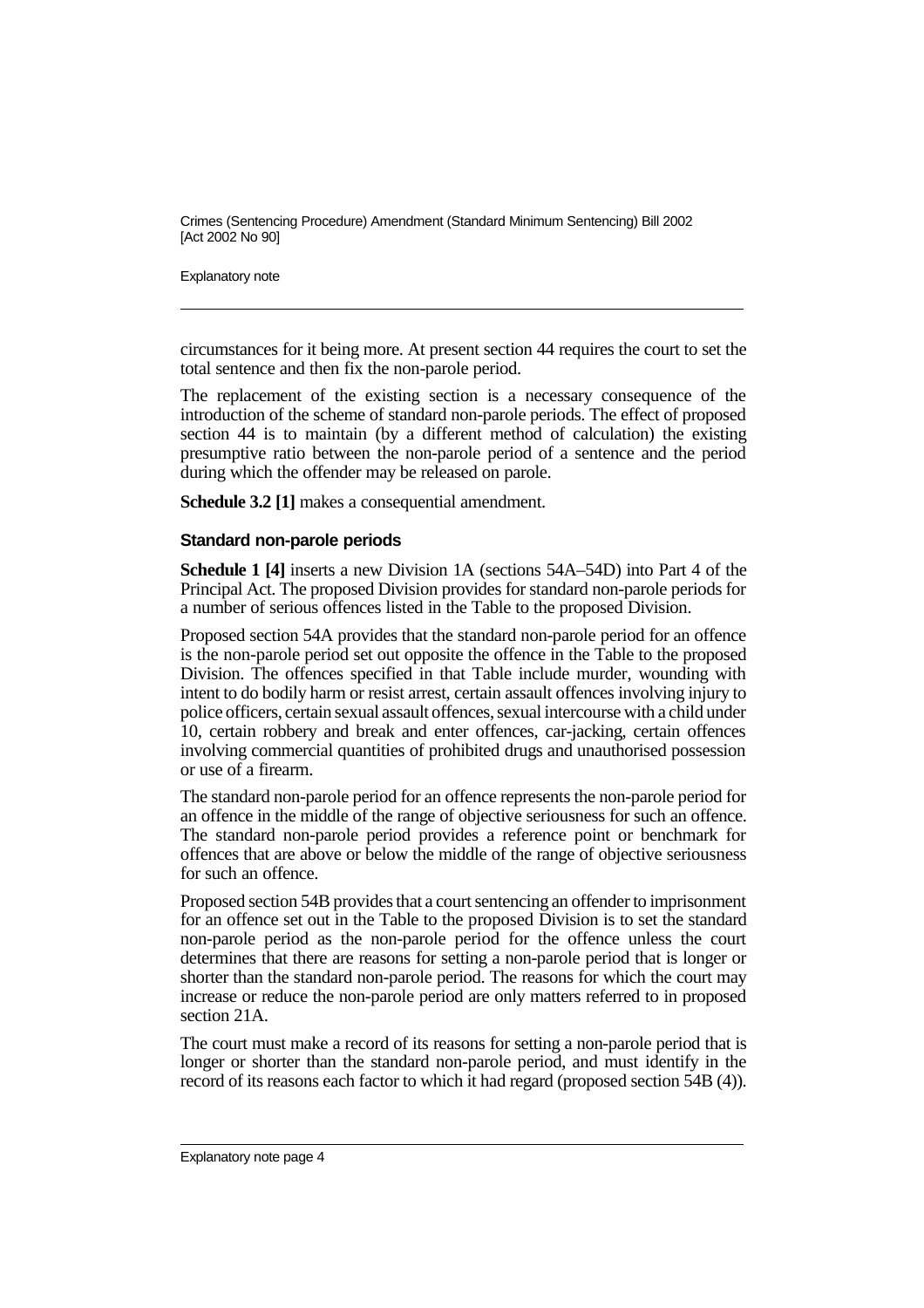Explanatory note

Under the Bill, the sentencing process remains one of synthesis of all the relevant factors in the circumstances of the case. The requirement for a court to identify each factor that it takes into account does not require the court to assign a numerical value to such a factor. That is, proposed section 54B does not require a court to adopt a mathematical or multi-stage approach to sentencing.

Proposed section 54C requires a court that imposes a non-custodial sentence for an offence set out in the Table to the proposed Division to make a record of its reasons for doing so. The court must identify in the record of its reasons each mitigating factor that it took into account.

Proposed section 54D provides that standard non-parole periods do not apply to the sentencing of an offender to imprisonment for life or for any other indeterminate period, or to detention under the *Mental Health (Criminal Procedure) Act 1990*. Standard non-parole periods also do not apply if the offence for which the offender is sentenced is dealt with summarily.

**Schedule 3.2 [5]** is a consequential amendment that excludes offences that are subject to standard non-parole periods from section 45 of the Principal Act. That section enables a court sentencing an offender to imprisonment to decline to set a non-parole period (that is, the offender will serve the entire sentence in detention with no period of parole).

The proposed amendment avoids the possibility that an offender sentenced under section 45 for an offence subject to a standard non-parole period would actually be subject to a shorter total sentence than an offender who was sentenced for the same offence under proposed section 44.

## **New South Wales Sentencing Council**

**Schedule 1 [5]** inserts a new Part 8B (sections 100I–100L) into the Principal Act. The proposed Part constitutes a New South Wales Sentencing Council.

The Sentencing Council is to have the following functions:

- (a) advising and consulting with the Minister in relation to offences suitable for standard non-parole periods and their proposed length,
- (b) advising and consulting with the Minister in relation to offences suitable for guideline judgments and the submissions to be made by the Minister on an application for a guideline judgment,
- (c) monitoring, and reporting annually to the Minister on, sentencing trends and practices, including the operation of standard non-parole periods and guideline judgments,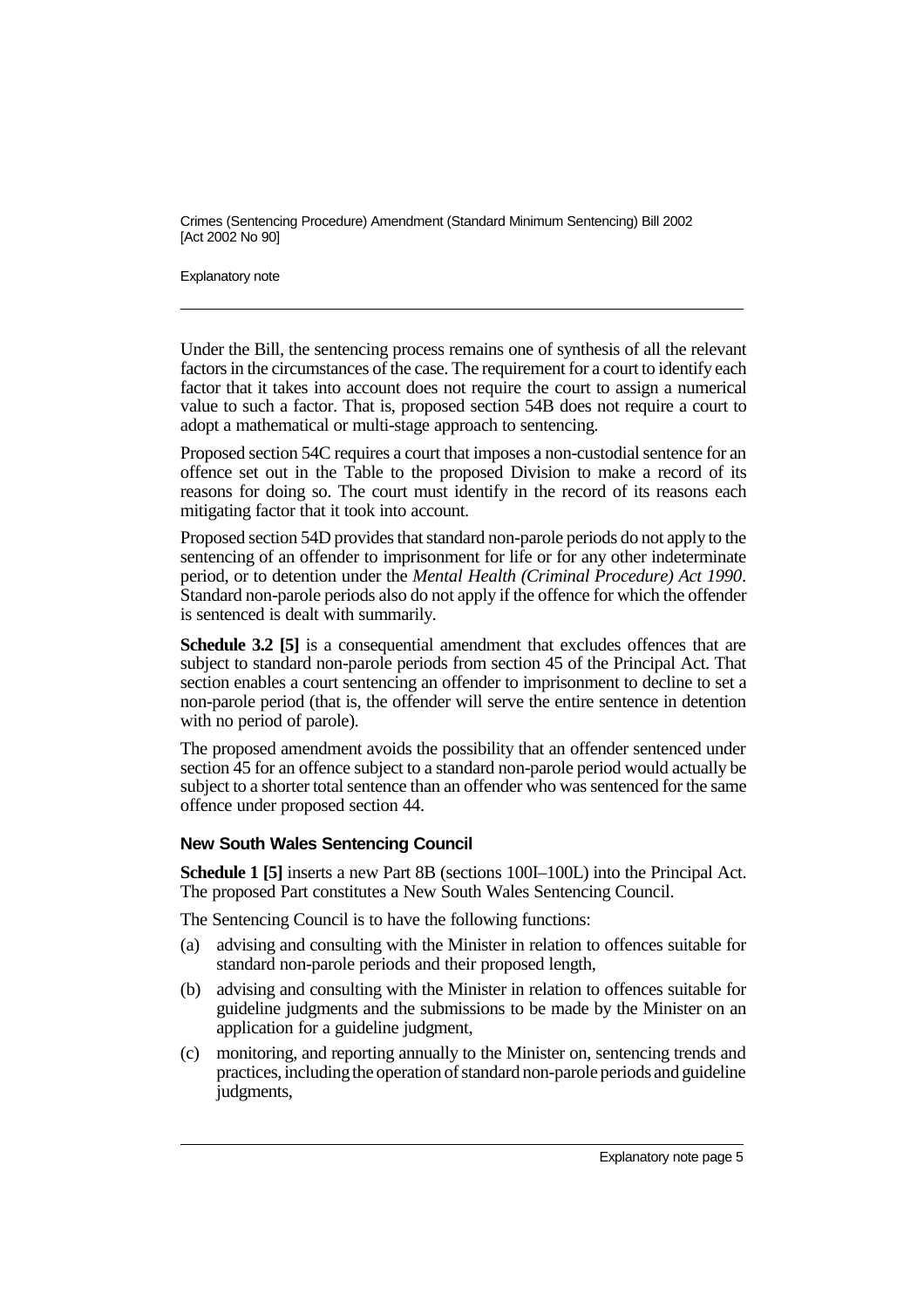Explanatory note

(d) at the request of the Minister, preparing research papers or reports on particular subjects in connection with sentencing.

The Sentencing Council is to consist of 10 members appointed by the Minister, of whom:

- (a) one is to be a retired judicial officer, and
- (b) one is to have expertise or experience in law enforcement, and
- (c) three are to have expertise or experience in criminal law or sentencing (including one person who has expertise or experience in the area of prosecution and one person who has expertise or experience in the area of defence), and
- (d) one is to be a person who has expertise or experience in Aboriginal justice matters, and
- (e) four are to be persons representing the general community, of whom two are to have expertise or experience in matters associated with victims of crime.

**Schedule 3.2 [2]** makes a consequential amendment. **Schedule 1 [7]** inserts a new Schedule 1A into the Principal Act. Proposed Schedule 1A contains provisions relating to the membership and procedure of the Sentencing Council.

#### **Review of proposed Act**

**Schedule 1 [6]** inserts a new section 106 that requires the Minister to review the amendments made by the proposed Act relating to standard non-parole periods as soon as possible after 2 years, and to report the results of the review to Parliament.

#### **Sexual assaults on children under 10 years**

**Schedule 2 [1] and [2]** increase the maximum penalty for sexual intercourse with a child under 10, or attempted sexual intercourse with a child under 10, from 20 years to 25 years.

**Schedule 2 [3]**removes two redundant offences from the*Crimes Act 1900*. Section 78H of the *Crimes Act 1900* deals with homosexual intercourse with a child under 10 years, and section 78I deals with attempted homosexual intercourse with a child under 10 years. Those offences can already be dealt with under sections 66A (Sexual intercourse—child under 10) and 66B (Attempting, or assaulting with intent, to have sexual intercourse with child under 10) of the *Crimes Act 1900*.

At present, the maximum penalty for attempted sexual intercourse with a child under 10 is 20 years (under section 66B), while the maximum penalty for attempted homosexual intercourse with a child under 10 is 14 years (under section 78I). The